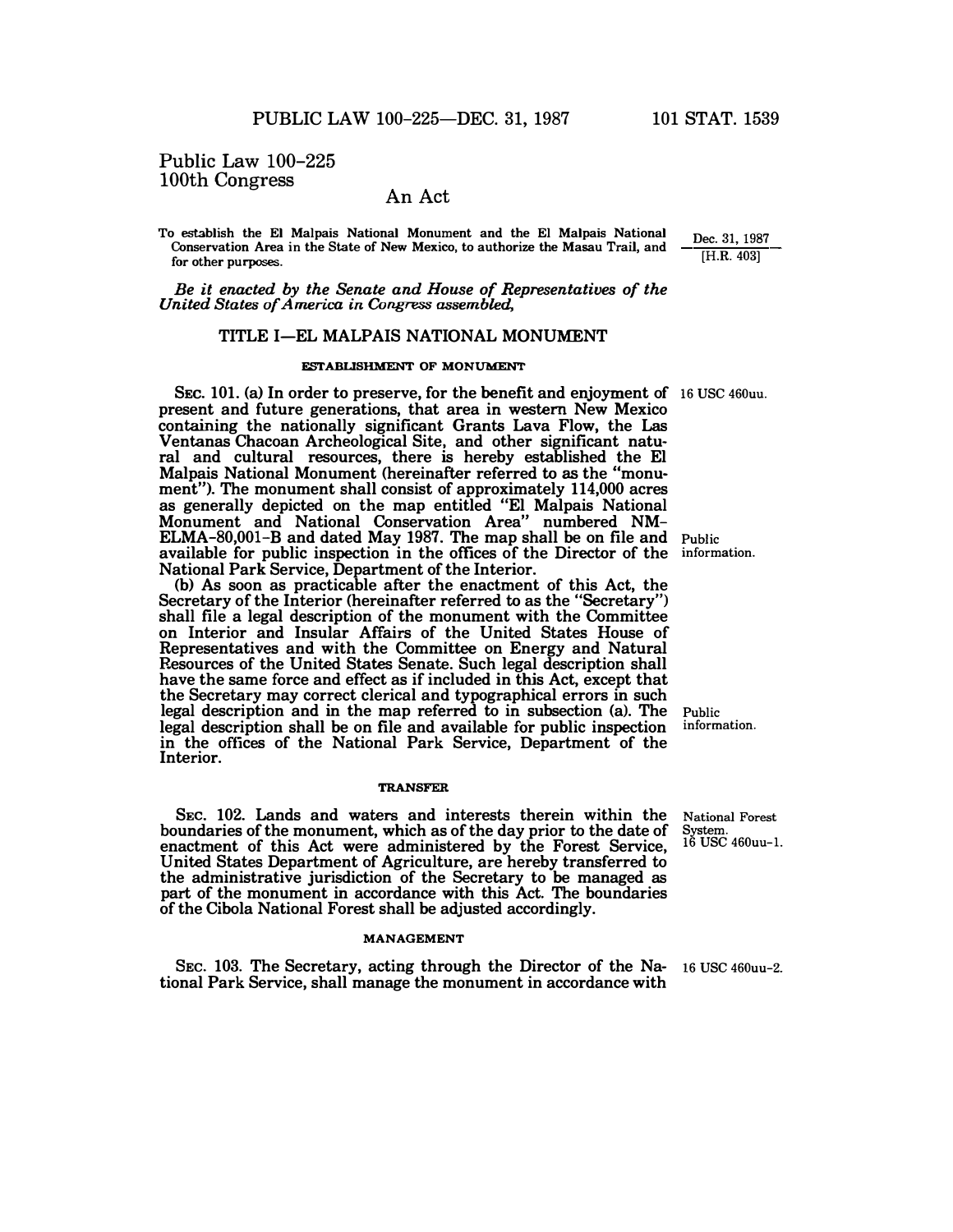**the provisions of this Act, the Act of August 25, 1916 (39 Stat. 535; 16 U.S.C. 1 et seq.), and other provisions of law applicable to units of the National Park System. The Secretary shall protect, manage, and administer the monument for the purposes of preserving the scenery and the natural, historic, and cultural resources of the monument and providing for the public understanding and enjoyment of the same in such a manner as to perpetuate these qualities for future generations.** 

# **PERMITS**

**SEc. 104. Where any lands included within the boundary of the**  monument on the map referred to in subsection 101(a) are legally **occupied or utilized on the date of enactment of this Act for grazing purposes, pursuant to a lease, permit, or license which is-**

**(a) for a fixed term of years issued or authorized by any department, establishment, or agency of the United States, and (b) scheduled for termination before December 31, 1997,** 

**the Secretary, notwithstanding any other provision of law, shall allow the persons holding such grazing privileges (or their heirs) to retain such grazing privileges until December 31, 1997, subject to such limitations, conditions, or regulations as the Secretary may prescribe to insure proper range management. No grazing shall be permitted on lands within the boundaries of the monument on or after January 1, 1998.** 

# **TITLE 11-MASAU TRAIL**

### **DESIGNATION OF TRAIL**

**SEc. 201. In order to provide for public appreciation, education, understanding, and enjoyment of certain nationally significant sites of antiquity in New Mexico and eastern Arizona which are accessible by public road, the Secretary, acting through the Director of the National Park Service, with the concurrence of the agency having jurisdiction over such roads, is authorized to designate, by publication of a description thereof in the Federal Register, a vehicular tour route along existing public roads linking prehistoric and historic cultural sites in New Mexico and eastern Arizona. Such a route shall be known as the Masau Trail (hereinafter referred to as the "trail").** 

# **AREAS INCLUDED**

**SEC. 202. The trail shall include public roads linking El Malpais National Monument as established pursuant to title I of this Act, El Morro National Monument, Chaco Cultural National Historical Park, Aztec Ruins National Monument, Canyon De Chelly National Monument, Pecos National Monument, and Gila Cliff Dwellings National Monument. The Secretary may, in the manner set forth in section 201, designate additional segments of the trail from time to time as appropriate to link the foregoing sites with other cultural sites or sites of national significance when such sites are designated and protected by Federal, State, or local governments, Indian tribes, or nonprofit entities-.** 

Animals. Contracts. 16 USC 460uu-3.

State and local governments. Indians.

Arizona. Federal Register, publication. 16 USC 460uu-11.

16 USC 460uu-12.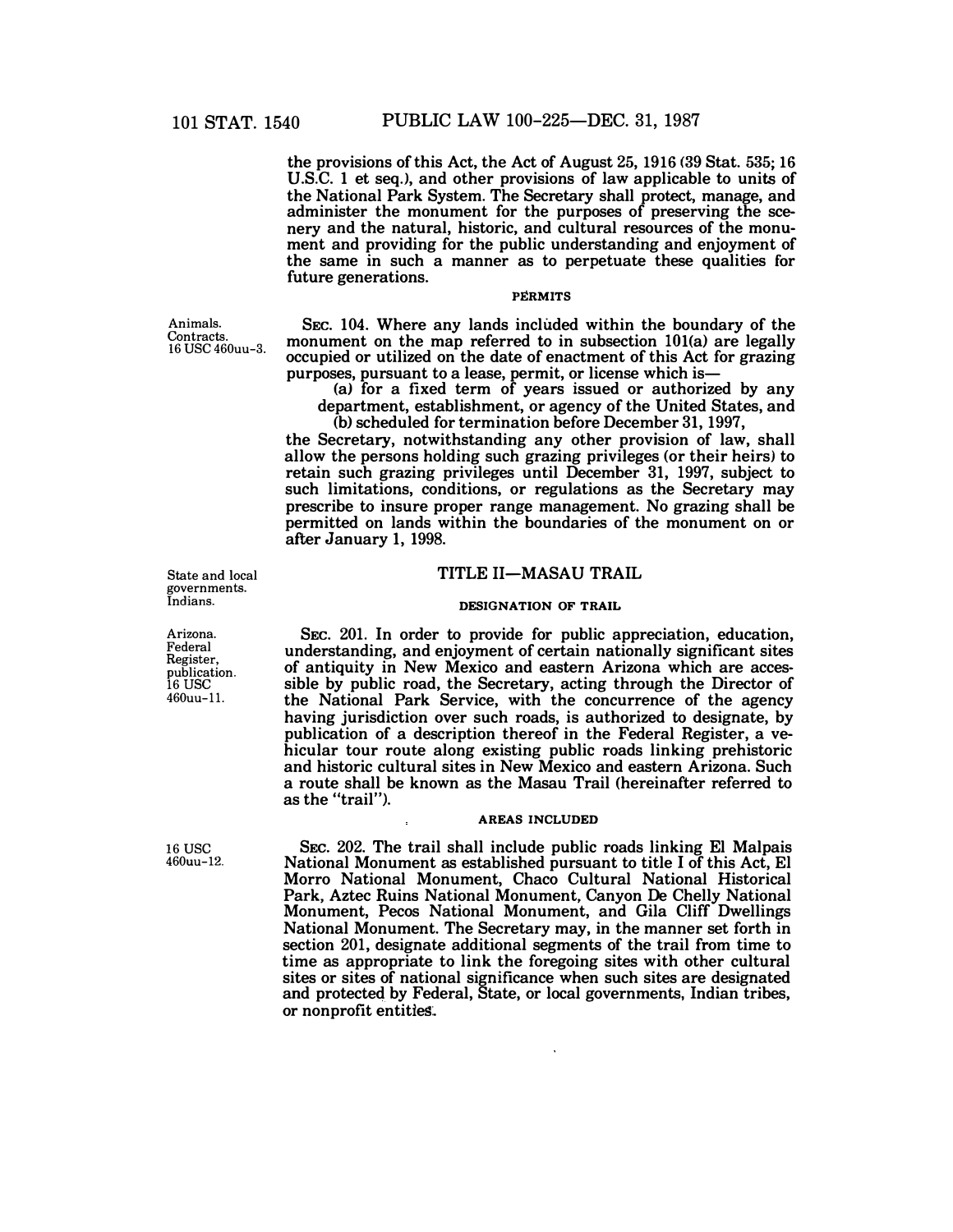# **INFORMATION AND INTERPRETATION**

**SEC. 203. With respect to sites linked by segments of the trail which are administered by other Federal, State, local, tribal, or ments with such entities, provide technical assistance in the nonprofit entities, the Secretary may, pursuant to cooperative agreements with such entities, provide technical assistance in the development of interpretive devices and materials in order to contribute to public appreciation of the natural and cultural resources of the sites along the trail. The Secretary, in cooperation with State and local governments, Indian tribes, and nonprofit entities, shall prepare and distribute informational material for the public appreciation of sites along the trail.** 

## **MARKERS**

**SEC.** 204. **The trail shall be marked with appropriate markers to 16 use guide the public. With the concurrence and assistance of the State or local entity having jurisdiction over the roads designated as part of the trail, the Secretary may erect thereon and maintain signs and other informational devices displaying the Masau Trail Marker. The Secretary is authorized to accept the donation of suitable signs and**  other informational devices for placement at appropriate locations.

# **TITLE ill-EL MALPAIS NATIONAL CONSERVATION AREA**

## **ESTABLISHMENT OF AREA**

**SEC.** 301. (a) In order to protect for the benefit and enjoyment of 16 USC **future generations that area in western New Mexico containing the 460uu-21. La Ventana Natural Arch and the other unique and nationally important geological, archeological, ecological, cultural, scenic, scientific, and wilderness resources of the public lands surrounding the Grants Lava Flows, there is hereby established the El Malpais National Conservation Area (hereinafter referred to as the "conservation area"). The conservation area shall consist of approximately** 262,690 **acres of federally owned land as generally depicted on a map entitled "El Malpais National Monument and National Conservation Area" numbered** NM-ELMA-80,001-B **and dated May**  1987. **The map shall be on file and available for inspection in the offices of the Director of the Bureau of Land Management of the Department of the Interior.** 

**(b)** As **soon as practicable after the date of enactment of this Act, the Secretary shall file a legal description of the conservation area designated under this section with the Committee on Energy and Natural Resources of the United States Senate and the Committee on Interior and Insular Affairs of the United States House of Representatives. Such legal description shall have the same force and effect as if included in this Act, except that the Secretary may correct clerical and typographical errors in such legal description. The legal description shall be on file and available for public Public inspection in the offices of the Director of the Bureau of Land inform Management, Department of the Interior.** 

### **MANAGEMENT**

**SEC. 302. (a) The Secretary, acting through the Director of the Bureau of Land Management, shall manage the conservation area to protect the resources specified in section** 301 **and in accordance with this Act, the Federal Land Management and Policy Act of** 1976

**Public information.** 

**information.** 

**Animals. 16 use 460uu-22.**

**16 USC 460uu-13.** 

**460uu-14.**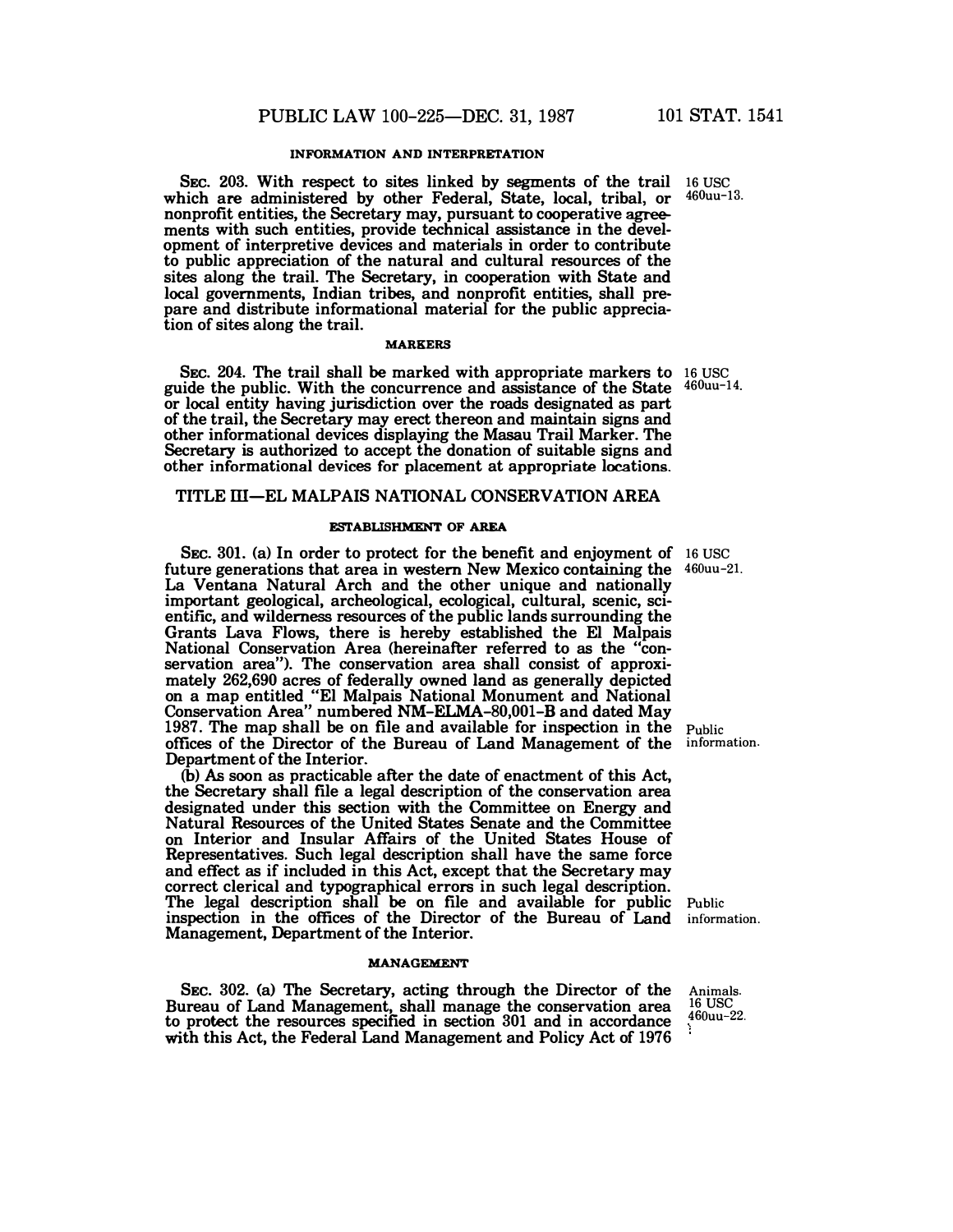**and other applicable provisions of law, including those provisions relating to grazing on public lands.** 

**(b) The Secretary shall permit hunting and trapping within the conservation area in accordance with applicable laws and regulations of the United States and the State of New Mexico; except that the Secretary, after consultation with the New Mexico Department of Grune and Fish, may issue regulations designating zones where and establishing periods when no hunting or trapping shall be permitted for reasons of public safety, administration, or public use and enjoyment.** 

**(c) Collection of green or dead wood for sale or other commercial purposes shall not be permitted in the conservation area.** 

**(d) Except as otherwise provided in section 402(b), within the conservation area the grazing of livestock shall be permitted to continue, pursuant to applicable Federal law, including this Act, and subject to such reasonable regulations, policies, and practices as the Secretary deems necessary.** 

# **TITLE IV-WILDERNESS**

### **DESIGNATION OF WILDERNESS**

**SEc. 401. (a) In furtherance of the purposes of the Wilderness Act (78 Stat. 890; 16 U.S.C. 131), there are hereby designated as wilderness, and, therefore, as components of the National Wilderness Preservation System, the Cebolla Wilderness of approximately 60,000 acres, and the West Malpais Wilderness of approximately 38,210 acres, as each is generally depicted on the map entitled "EI Malpais National Monument and National Conservation Area" numbered NM-ELMA-80,001-B and dated May 1987. The map shall be on file and available for inspection in the offices of the Director of the Bureau of Land Management, Department of the Interior.** 

(b) **As soon as practicable after the date of the enactment of this Act, the Secretary shall file a legal description of each wilderness area designated by this Act with the Committee on Interior and Insular Affairs of the United States House of Representatives and with the Committee on Energy and Natural Resources of the United States Senate. Such legal description shall have the same force and effect as if included in this Act, except that the Secretary may correct clerical and typographical errors in such legal description. The legal description shall be on file and available for public inspection in the offices of the Director of the Bureau of Land Management, Department of the Interior.** 

### **MANAGEMENT**

**SEC. 402. (a) Subject to valid existing rights, each wilderness area designated under this Act shall be administered by the Secretary, through the Director of the Bureau of Land Management, in accordance with the provisions of the Wilderness Act governing areas designated by that Act as wilderness, except that any reference in such provisions to the effective date of the Wilderness Act shall be deemed to be a reference to the date of enactment of this Act. (b) Within the wilderness areas designated by this Act, the grazing of livestock, where established prior to the enactment of this Act, shall be permitted to continue subject to such reasonable regula**tions, policies, and practices as the Secretary deems necessary, as

**products.** 

**Forests and forest** 

**National Wilderness Preservation System.** 

**16USC 460uu-31.** 

**<sup>16</sup>**use **11s2 note.** 

**Public information.** 

**Public information.** 

**16USC 460uu-32.** 

**Animals.**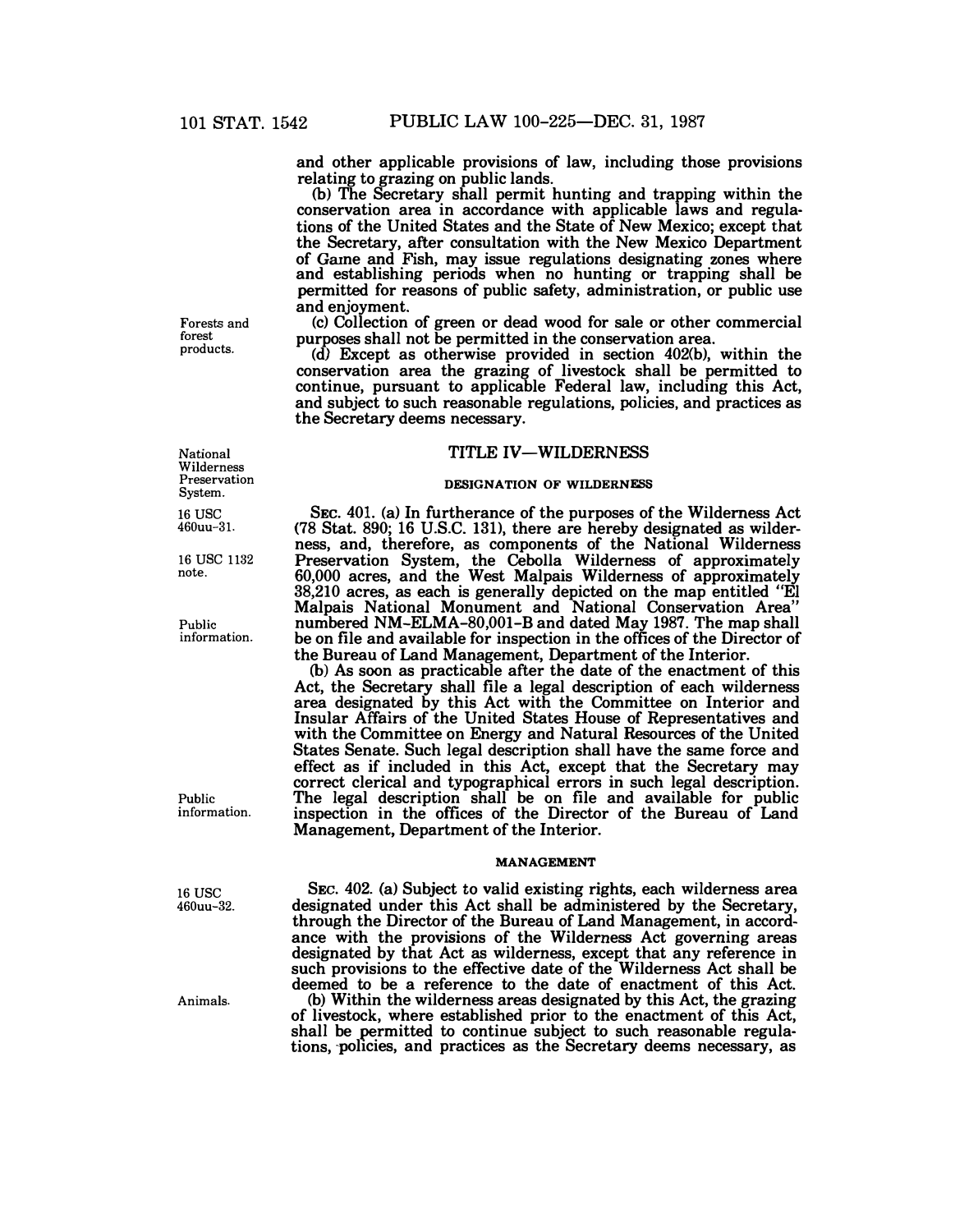**long as such regulations, policies, and practices fully conform with and implement the intent of Congress regarding grazing in such areas as such intent is expressed in the Wilderness Act and section 108 of Public Law** 96-560 (16 **U.S.C. 1133 note).** 

# **TITLE V-GENERAL PROVISIONS**

# **MANAGEMENT PLANS**

**SEC.** 501. **(a) Within three full fiscal years following the fiscal year of enactment of this Act, the Secretary shall develop and transmit to the Committee on Interior and Insular Affairs of the United States**  the Committee on Interior and Insular Affairs of the United States System.<br>House of Representatives and the Committee on Energy and Natu-16 USC **ral Resources of the United States Senate, separate general management plans for the monument and the conservation area which shall describe the appropriate uses and development of the monument and the conservation area consistent with the purposes of this Act. The plans shall include but not be limited to each of the following:** 

**(1) implementation plans for a continuing program of interpretation and public education about the resources and values of the monument and the conservation area;** 

**(2) proposals for public facilities** to **be developed for the conservation area or the monument, including a visitors center in the vicinity of Bandera Crater and a multiagency orientation center, to be located in or near Grants, New Mexico, and adjacent to Interstate 40, to accommodate visitors to western New Mexico;** 

**(3) natural and cultural resources management plans for the monument and the conservation area, with a particular emphasis on the preservation and long-term scientific use of archeological resources, giving high priority to the enforcement of the provisions of the Archeological Resources Protection Act of**  1979 **and the National Historic Preservation Act within the monument and the conservation area. The natural and cultural Indians. resources management plans shall be prepared in close consultation with the Advisory Council on Historic Preservation, the New Mexico State Historic Preservation Office, and the local Indian people and their traditional cultural and religious authorities; and such plans shall provide for long-term scientific use of archaeological resources in the monument and the conservation area, including the wilderness areas designated by this Act; and** 

**(4) wildlife resources management plans for the monument Wildlife. and the conservation area prepared in close consultation with appropriate departments of the State of New Mexico and using previous studies of the area.** 

(b)(l) **The general management plan for the conservation area shall review and recommend the suitability or nonsuitability for preservation as wilderness of those lands comprising approximately**  17,468 **acres, identified as "Wilderness Study Area" (hereafter in this title referred to as the "WSA") on the map referenced in section**  101.

**(2) Pending submission of a recommendation and until otherwise directed by an Act of Congress, the Secretary, acting through the Director of the Bureau of Land Management, shall manage the** 

**National Wilderness Preservation 460uu-41.**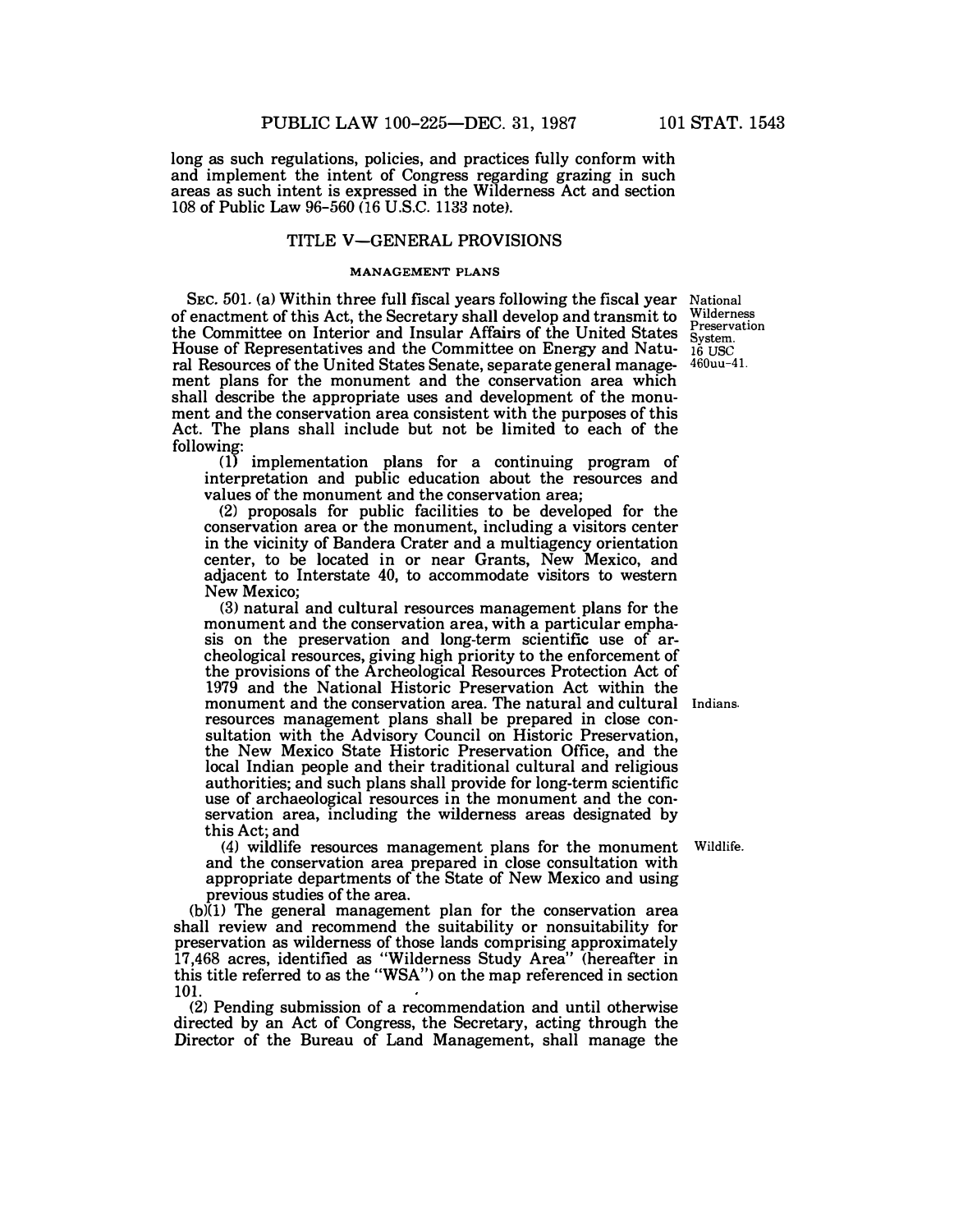**lands within the WSA so as to maintain their potential for inclusion within the National Wilderness Preservation System.** 

**(c)(l) The general management plan for the monument shall review and recommend the suitability or nonsuitability for preservation as wilderness of all roadless lands within the boundaries of the monument as established by this Act except those lands within the areas identified as "potential development areas" on the map referenced in section 101.** 

**(2) Pending the submission of a recommendation and until otherwise directed by Act of Congress, the Secretary, through the Director of the National Park Service, shall manage all roadless lands within the boundaries of the monument so as to maintain their potential for inclusion in the National Wilderness Preservation System, except those lands within the areas identified as "potential development areas" on the map referenced in section 101.** 

# **ACQUISITIONS**

**SEC. 502. Within the monument and the conservation area, the Secretary is authorized to acquire lands and interests in lands by donation, purchase with donated or appropriated funds, exchange, or transfer from any other Federal agency, except that such lands or interests therein owned by the State of New Mexico or a political subdivision thereof may be acquired only by exchange. It is the sense of Congress that the Secretary is** to **complete the acquisition of non-Federal subsurface interests underlying the monument and the conservation area no later than three full fiscal years after the fiscal year of enactment of this Act.** 

# **STATE EXCHANGES**

**SEC. 503. (a) Upon the request of the State of New Mexico (hereinafter referred to as the "State") and pursuant to the provisions of this section, the Secretary shall exchange public lands or interests in lands elsewhere in the State of New Mexico, of approximately equal value and selected by the State, acting through its Commissioner of Public Lands, for any lands or interests therein owned by the State (hereinafter referred to as "State lands") located within the boundaries of the monument or the conservation area which the State wishes to exchange with the United States.** 

(b) **Within six months after the date of enactment of this Act, the Secretary shall notify the New Mexico Commissioner of Public Lands what State lands are within the monument or the conservation area. The notice shall contain a listing of all public lands or interest therein within the boundaries of the State of New Mexico which have not been withdrawn from entry and which the Secretary, pursuant to the provisions of sections 202 and 206 of the Federal Land Policy and Management Act of 1976, has identified as appropriate for transfer to the State in exchange for State lands. Such listing shall be updated at least annually. If the New Mexico Commissioner of Public Lands gives notice to the Secretary of the State's desire to obtain public lands so listed, the Secretary shall notify the Commissioner in writing as to whether the Department of the Interior considers the State lands within the monument or conservation area to be of approximately equal value to the listed lands or interests in lands the Commissioner has indicated the State desires to obtain. It is the sense of the Congress that the exchange of** 

**Public lands. Gifts and property.**   $16$  USC **460uu-42.** 

**Public lands. Gifts and property.**   $16$  USC<sup> $\overline{C}$ </sup> **460uu-43.**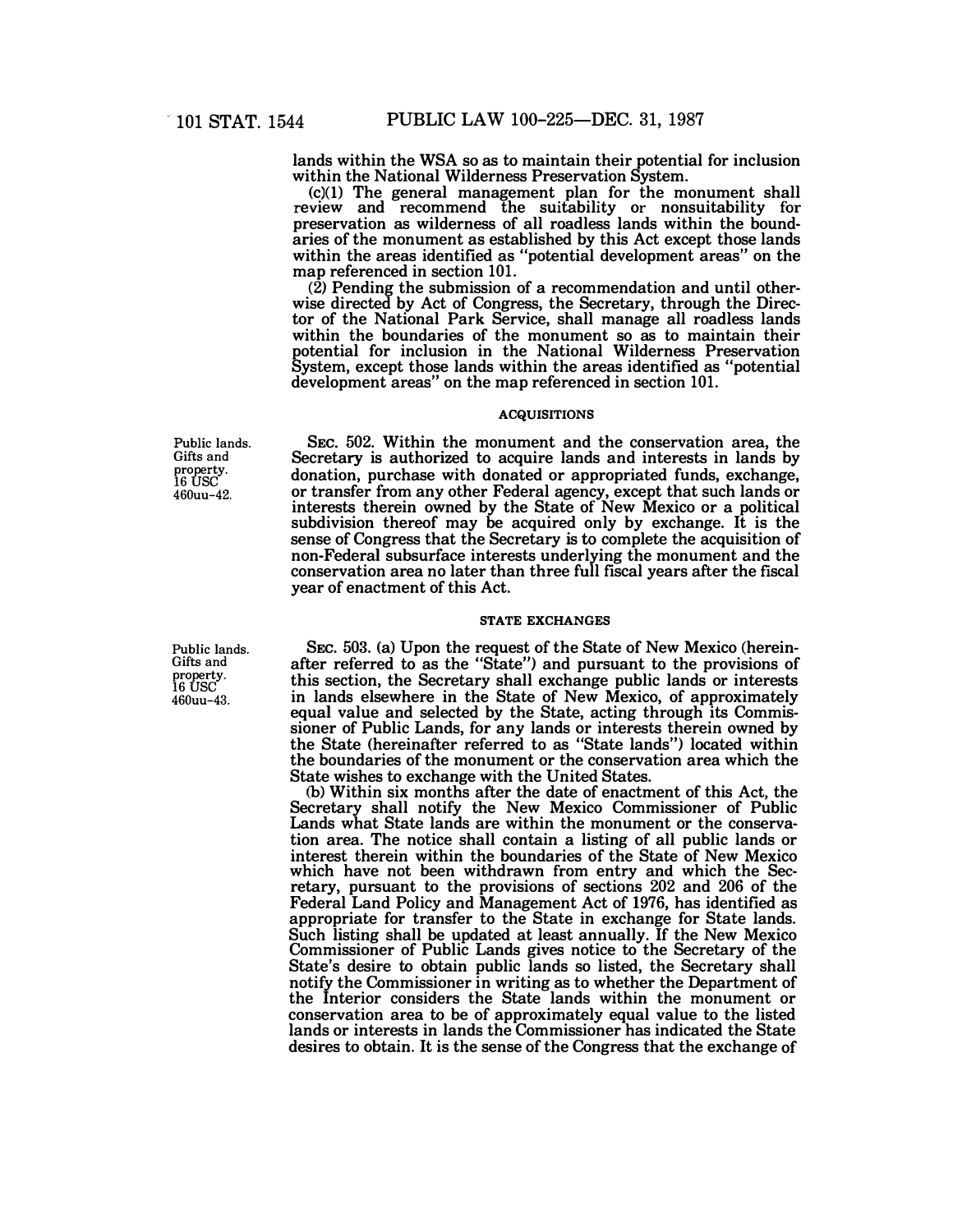**lands and interests therein with the State pursuant to this section should be completed within two years after the date of enactment of this Act.** 

#### **MINERAL EXCHANGES**

SEC. 504. (a) The Secretary is authorized and directed to exchange 16 USC **the Federal mineral interests in the lands described in subsection** (b) **for the private mineral interests in the lands described in subsection (c), if-**

(1) **the owner of such private mineral interests has made available to the Secretary all information requested by the Secretary as to the respective values of the private and Federal mineral interests to be exchanged; and** 

**(2) on the basis of information obtained pursuant to paragraph (1) and any other information available, the Secretary has determined that the mineral interests** to **be exchanged are of approximately equal value; and** 

**(3) the Secretary has determined-**

**(A) that except insofar as otherwise provided in this section, the exchange is not inconsistent with the Federal Land Policy and Management Act of 1976; and** 

(B) **that the exchange is in the public interest.** 

**(b) The Federal mineral interests to be exchanged under this section underlie the lands, comprising approximately 15,008 acres, depicted as "Proposed for transfer to Santa Fe Pacific" on the map referenced in subsection (d).** 

**(c) The private mineral interests to be exchanged pursuant to this section underlie the lands, comprising approximately 15,141 acres, depicted as "Proposed for transfer to U.S." on the map referenced in subsection (d).** 

**(dXl) The mineral interests identified in this section underlie those lands depicted as "Proposed for transfer to Santa Fe Pacific" and as "Proposed for transfer to U.S." on a map entitled "El Malpais Leg. Boundary, HR3684/S56", revised 5-8-87.** 

**(2) As soon as practicable after the date of enactment of this Act, the Secretary shall file a legal description of the mineral interest areas designated under this section with the Committee on Interior and Insular Affairs of the United States House of Representatives and the Committee on Energy and Natural Resources of the United States Senate. Such legal description shall have the same force and effect as if included in this Act, except that the Secretary may correct clerical and typographical errors in such legal description. The legal description shall be on file and available for public inspection in the offices of the Director of the Bureau of Land Management, Department of the Interior.** 

**(e)** It **is the sense of the Congress that all exchanges pursuant to this section shall be completed no later than three years after the date of enactment of this Act.** 

#### **ACOMA PUEBLO EXCHANGES**

SEC. 505. (a)(1) Upon the request of the Pueblo of Acoma, the **Secretary shall acquire by exchange any lands held in trust for the Pueblo of Acoma (hereinafter referred to as "trust lands") located within the boundary of the conservation area which the Pueblo** 

**Public information.** 

**Indians. Public lands. 16 USC 460uu-45.** 

**460uu-44.**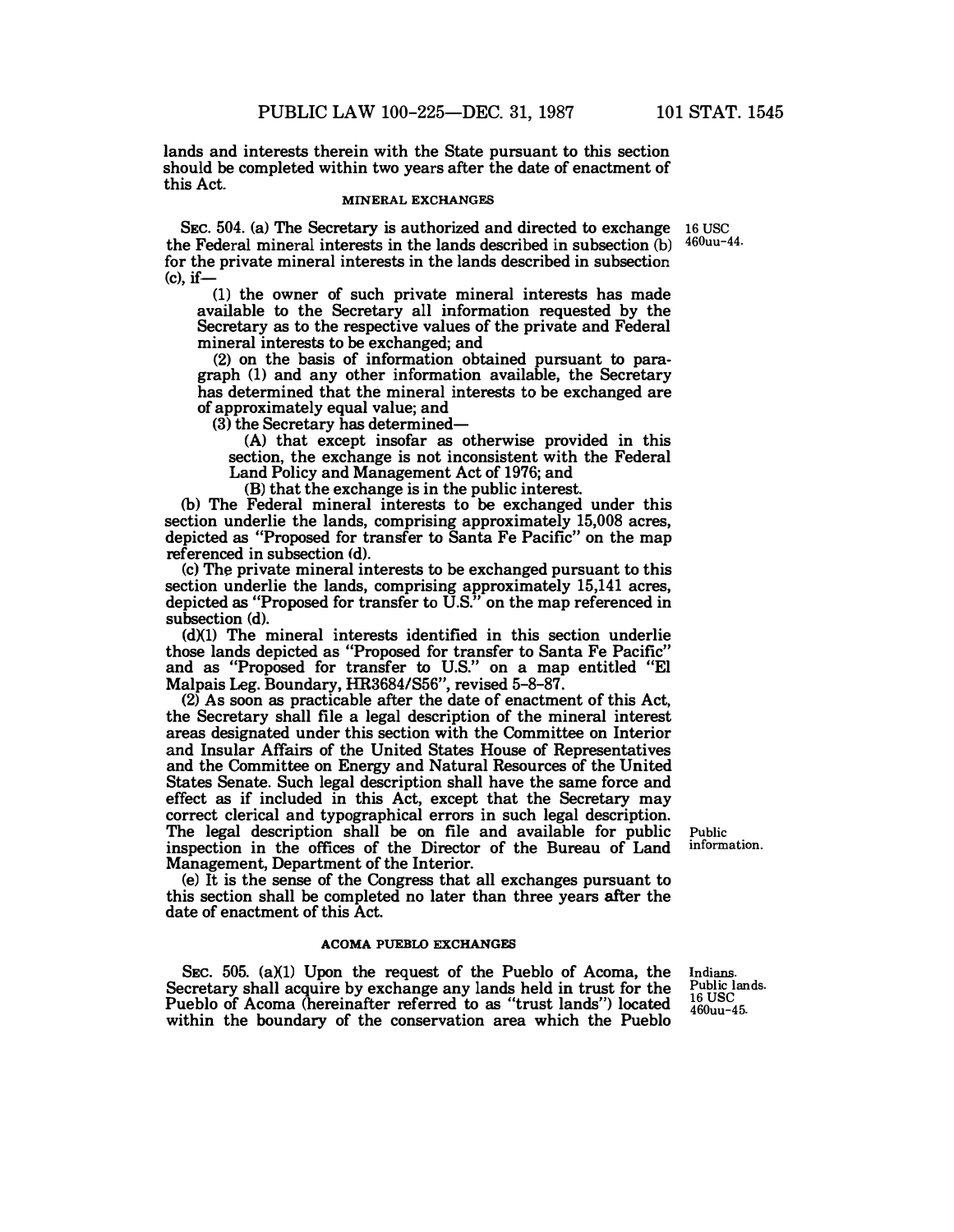**wishes to exchange pursuant to this section. Such trust lands shall be exchanged either for-**

**(A) lands described in subsection (c) (with respect to trust lands west of New Mexico Highway 117); or** 

**(B) public lands of approximately equal value located outside the monument and outside the conservation area but within the boundaries of the State of New Mexico which are selected by the Pueblo of Acoma, so long as such exchange is consistent with applicable law and Bureau of Land Management resource management plans developed pursuant to the Federal Land Policy and Management Act of 1976.** 

**(2) All lands selected by and transferred to the Pueblo of Acoma at its request pursuant to this section shall thereafter be held in trust by the Secretary for the Pueblo of Acoma in the same manner as the lands for which they were exchanged.** 

**(3) Any lands west of New Mexico Highway 117 which are acquired by the Secretary pursuant to this section shall be incorporated into the monument and managed accordingly, and section 104 and all other provisions of this Act and other law applicable to lands designated by this Act as part of the monument shall apply to such incorporated lands.** 

**(b) For purposes of acquiring lands pursuant to subsection (a) of this section, the Secretary, consistent with applicable law and Bureau of Land Management resource management plans described in subsection (a), shall make public lands within the boundaries of the State of New Mexico available for exchange. Nothing in this Act shall be construed as authorizing or requiring revocation of any existing withdrawal or classification of public land except in a manner consistent with applicable law.** 

**(c)(l) The Secretary shall make the lands within the areas identified as "Acoma Potential Exchange Areas" on the map referenced in section 301 available for transfer to the Pueblo of Acoma pursuant to this subsection.** 

**(2) Upon a request of the Pueblo of Acoma submitted to the Secretary no later than one year after the date of enactment of this Act, lands within the areas described in paragraph (1) shall be transferred to the Pueblo of Acoma in exchange for trust lands of approximately equal value within that portion of the conservation area west of New Mexico Highway 117. The Secretary may require exchanges of land under this subsection to be on the basis of compact and contiguous parcels.** 

**(3) Any lands within the areas described in paragraph (1) not proposed for exchange by a request submitted to the Secretary by the Pueblo of Acoma within the period specified in paragraph (2), and any lands in such areas not ultimately transferred pursuant to this subsection, shall be incorporated within the conservation area and managed accordingly. In addition, any lands in that portion of the areas described in paragraph (1) lying in section 1, township 7N, range 9W, New Mexico Principal Meridian, not transferred to the Pueblo of Acoma pursuant to this subsection shall be added to and incorporated within the Cebolla Wilderness and managed accordingly.** 

#### Public lands. 16 USC 460uu-46.

## **EXCHANGES AND ACQUISITIONS GENERALLY; WITHDRAWAL**

**SEc. 506. (a) All exchanges pursuant to this Act shall be made in a manner consistent with applicable provisions of law, including this**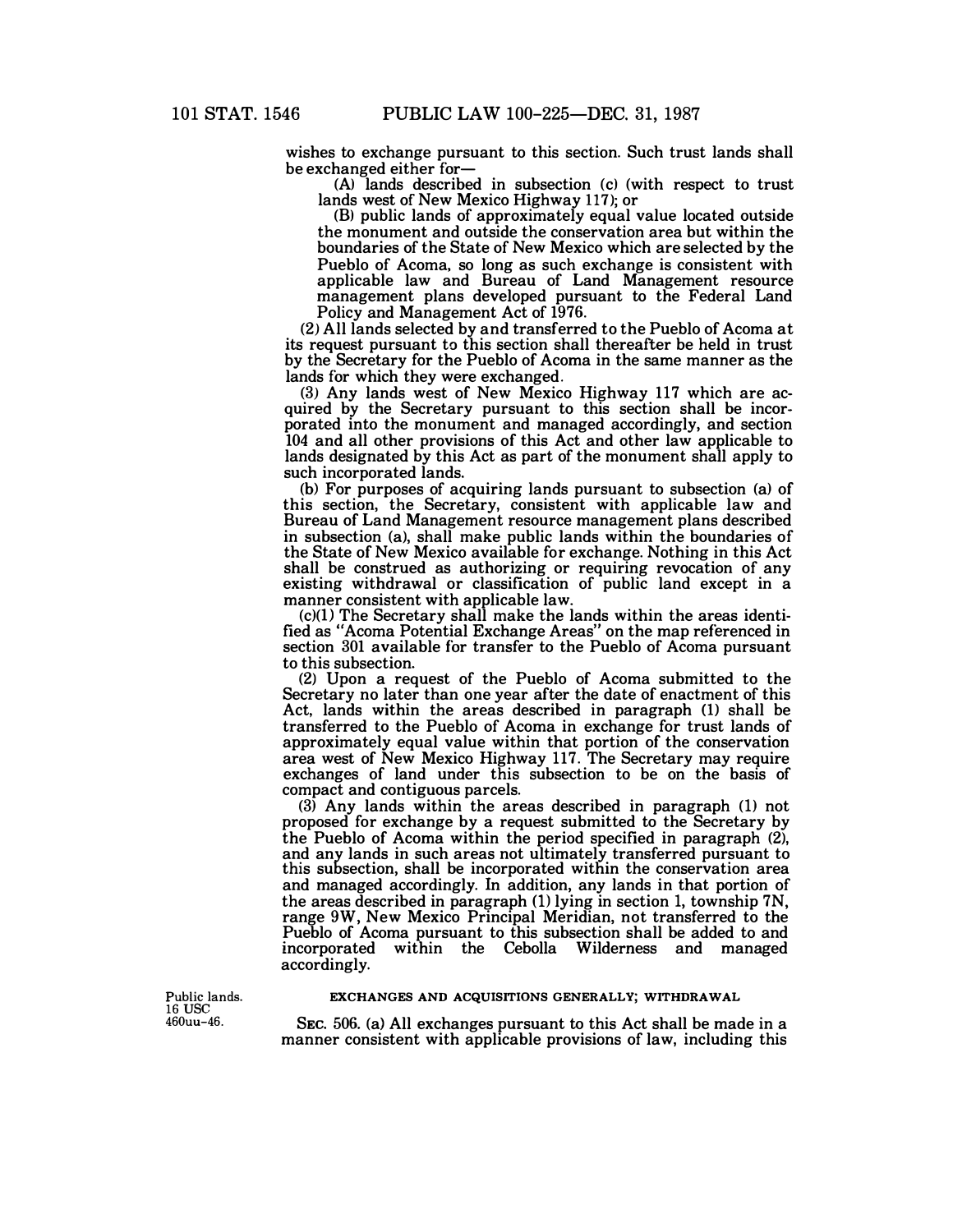**Act, and unless otherwise specified in this Act shall be on the basis of equal value; either party to an exchange may pay or accept cash in order to equalize the value of the property exchange, except that if the parties agree to an exchange and the Secretary determines it is in the public interest, such exchange may be made for other than equal value.** 

(b) **For purposes of this Act, the term "public lands" shall have the same meaning as such term has when used in the Federal Land Policy and Management Act of** 1976.

**(c) Except as otherwise provided in section** 505, **any lands or interests therein within the boundaries of the monument or conservation area which after the date of enactment of this Act may be acquired by the United States shall be incorporated into the monument or conservation area, as the case may be, and managed accordingly, and all provisions of this Act and other laws applicable to the monument or the conservation area, as the case may be, shall apply to such incorporated lands.** 

**(d)(l) Except as otherwise provided in this Act, no federally-owned Indians. lands located within the boundaries of the monument or the conservation area shall be transferred out of Federal ownership, or be placed in trust for any Indian tribe or group, by exchange or otherwise.** 

**(2) Except as otherwise provided in this Act, and subject to valid existing rights, all Federal lands within the monument and the conservation area and all lands and interests therein which are hereafter acquired by the United States are hereby withdrawn from all forms of entry, appropriation, or disposal under the public land laws and from location, entry and patent under the mining laws, and from operation of the mineral leasing and geothermal leasing laws and all amendments thereto. mining.** 

**(e) The acreages cited in this Act are approximate, and in the event of discrepancies between cited acreages and the lands depicted on referenced maps, the maps shall control.** 

**(0 The Secretary is authorized to accept any lands contiguous to the boundaries of the Pecos National Monument (as such boundaries were established on the date of enactment of this Act) which may be proposed for donation to the United States.** If **acceptance of such lands proposed for donation would be in furtherance of the purposes for which the Pecos National Monument was established, the Secretary shall accept such lands, and upon such acceptance such lands shall be incorporated into such monument and managed accordingly.** 

**(g)(l) Capulin Mountain National Monument is hereby redesig-16 use 431 note. nated as Capulin Volcano National Monument.** 

**(2) Any reference in any record, map, or other document of the United States of America to Capulin Mountain National Monument shall hereafter be deemed to be a reference to Capulin Volcano National Monument.** 

**(3) Section 1 of the Act of September 5, 1962 (76 Stat. 436) is hereby amended by striking the remaining portion of section 1 after "boundaries of the monument" and inserting "shall include the lands and interests in lands as generally depicted on the map entitled 'Capulin Volcano National Monument Boundary Map' which is numbered** 125-80,014 **and dated January** 1987.".

**(4) Jurisdiction over federally-owned lands within the revised boundaries of the monument is hereby transferred to the National** 

**Minerals and**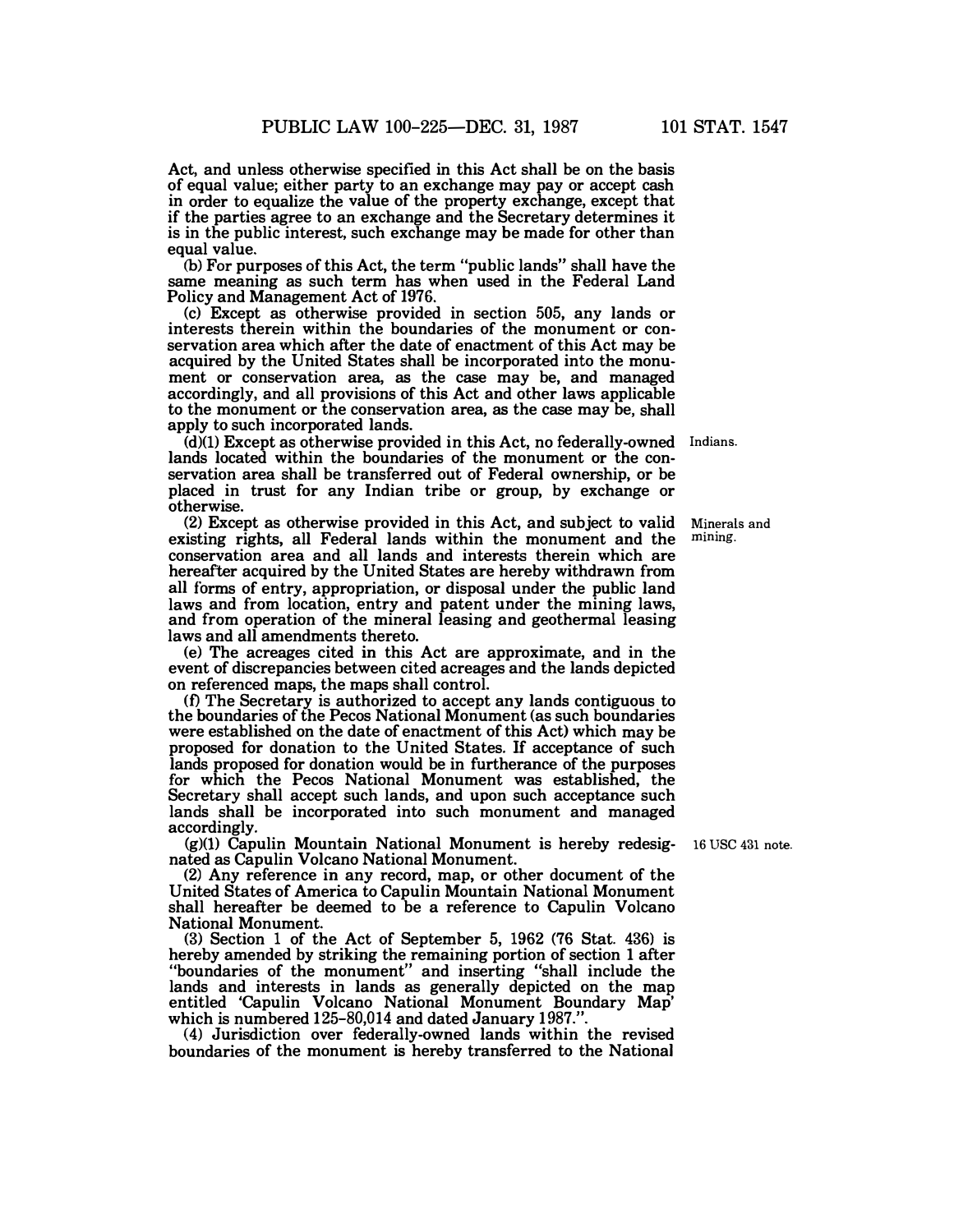**Park Service, without monetary consideration, for administration as part of the monument.** 

# **ACCESS**

**SEC. 507. (a) In recognition of the past use of portions of the monument and the conservation area by Indian people for traditional cultural and religious purposes, the Secretary shall assure**  Indian people for traditional cultural and religious purposes, includ**ing the harvesting of pine nuts. Such access shall be consistent with the purpose and intent of the American Indian Religious Freedom Act of August 11, 1978 (42 U.S.C. 1996), and (with respect to areas designated as wilderness) the Wilderness Act (78 Stat. 890; 16 U.S.C. 131).** 

**(b) In preparing the plans for the monument and the conservation area pursuant to section 501, the Secretary shall request that the Governor of the Pueblo of Acoma and the chief executive officers of other appropriate Indian tribes make recommendations on methods of-**

**(1) assuring access pursuant to subsection (a) of this section; (2) enhancing the privacy of traditional cultural and religious** 

**activities in the monument and the conservation area; and (3) protecting traditional cultural and religious sites in the** 

**monument and the conservation area.** 

**(c) In order to implement this section and in furtherance of the American Indian Religious Freedom Act, the Secretary, upon the request of an appropriate Indian tribe, may from time to time temporarily close to general public use one or more specific portions of the monument or the conservation area in order to protect the privacy of religious activities in such areas by Indian people. Any such closure shall be made so as to affect the smallest practicable area for the minimum period necessary for such purposes. Not later than seven days after the initiation of any such closure, the Sec**and Natural Resources Committee of the United States Senate and **the Interior and Insular Affairs Committee of the House of Representatives.** 

**(d) The Secretary is authorized to establish an advisory committee to advise the Secretary concerning the implementation of this section. Any such advisory committee shall include representatives of the Pueblo of Acoma, the Pueblo of Zuni, other appropriate Indian tribes and other persons or groups interested in the implementation of this section.** 

### **COOPERATION**

**SEc. 508. In order to encourage unified and cost effective interpretation of prehistoric and historic civilizations in western New Mexico, the Secretary is authorized and encouraged to enter into cooperative agreements with other Federal, State and local public departments and agencies, Indian tribes, and nonprofit entities providing for the interpretation of prehistoric and historic civilizations in New Mexico and eastern Arizona. The Secretary may, pursuant to such agreements, cooperate in the development and operation of a multiagency orientation center and programs on lands and interests in lands inside and outside of the boundaries of the monument and the conservation area generally, with the concurrence of the owner or administrator thereof, and specifically** 

**Indians. State and local governments. Arizona. 16** use **460uu-48.** 

**Indians. Religion. 16 USC 460uu-47.**